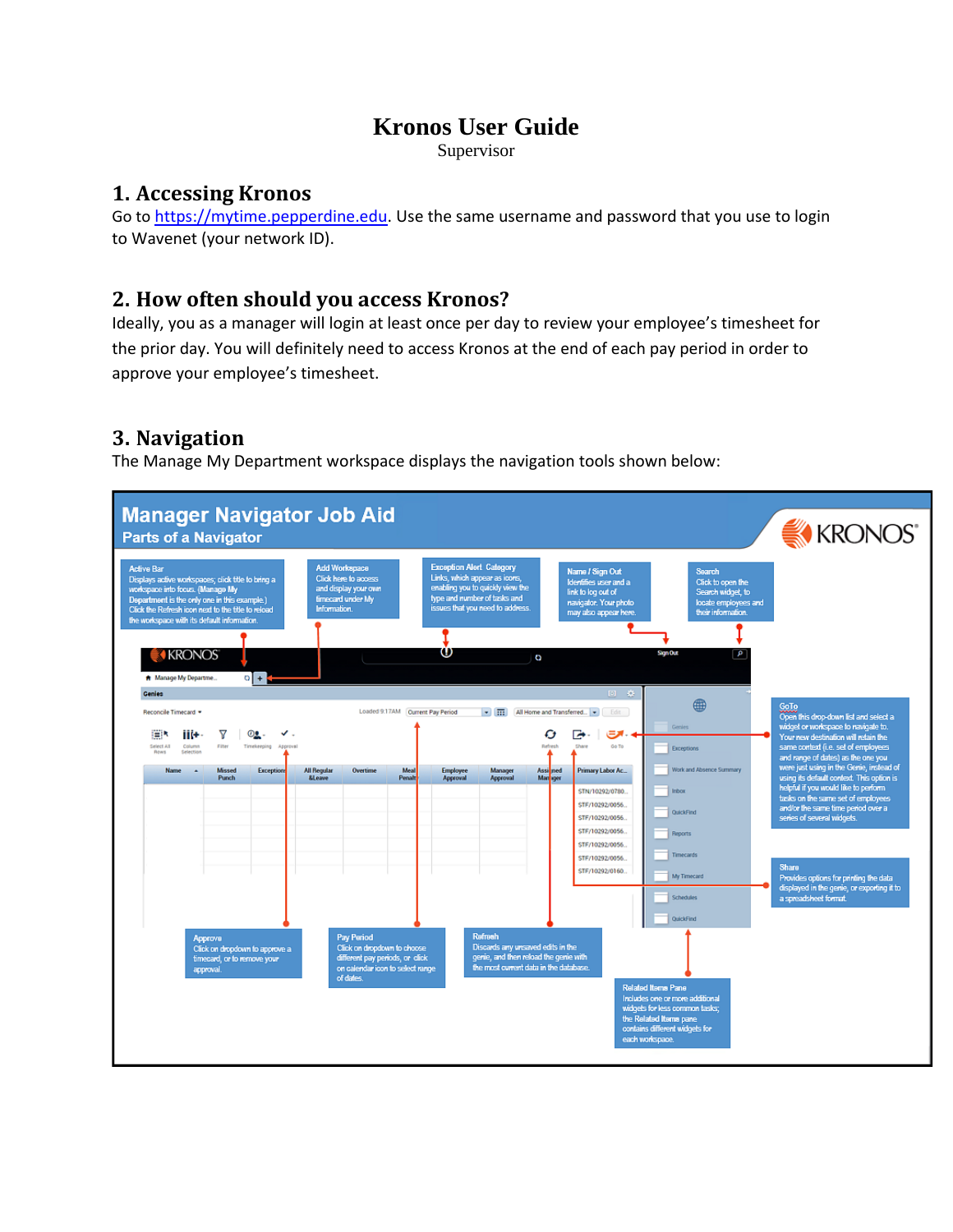## **4. Accessing and Editing Your Own Timecard**

You can access your timecard in two ways:

• Click on the plus sign to add a workspace where you can access and display your own timecard under My Information.



• You can also access your timecard on the right side in the related items page.



Although your name appears in the list of your employees when in Reconcile Timecard, you cannot edit your timecard from this workspace.

To approve your timecard, click on Approve Timecard.

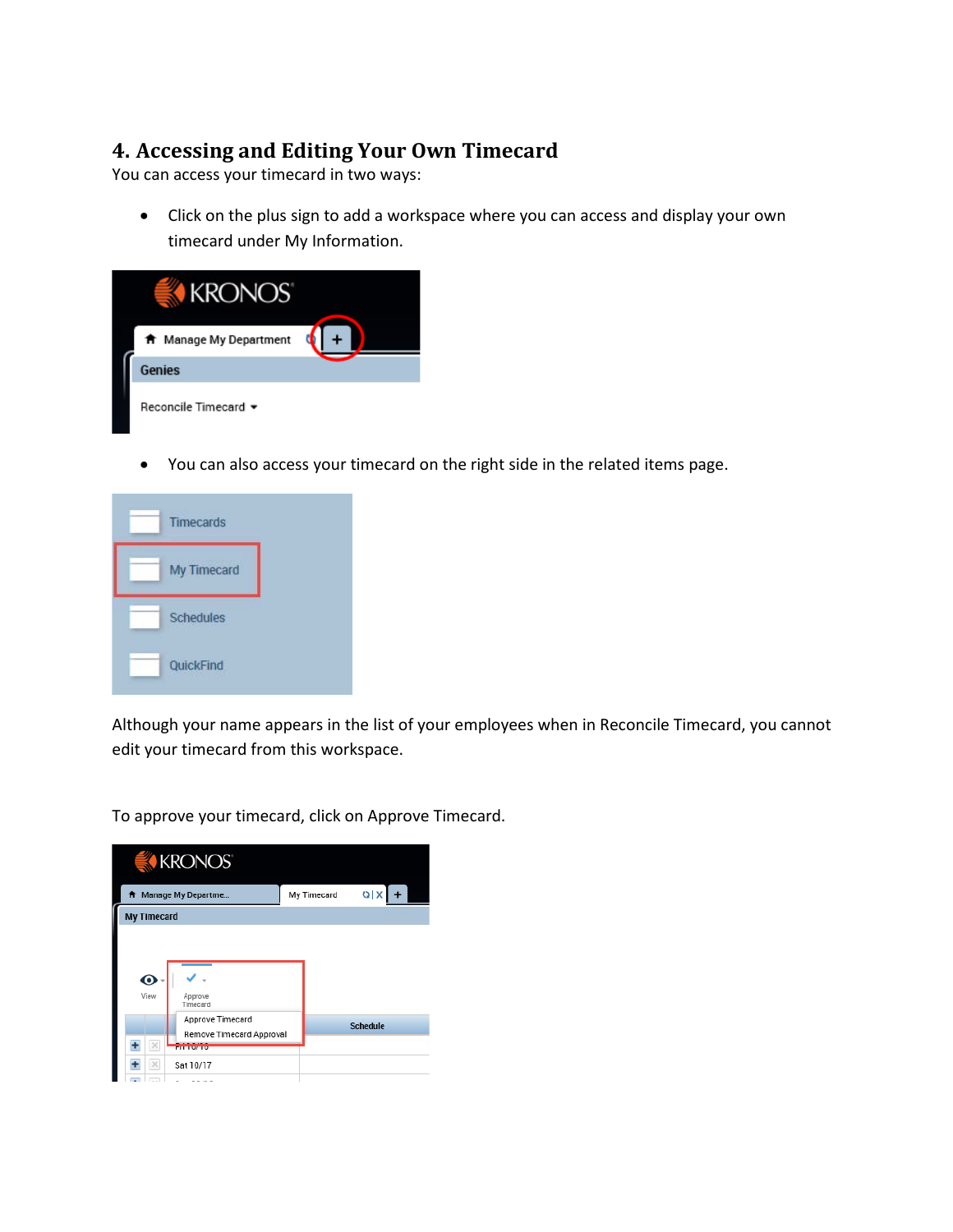# **5. View Your Employee's Timecard**

| <mark>f</mark> Manage My Department <sup>₹2</sup>                                                                        |                                         |          |                 |                                 |                            |                          |                     |
|--------------------------------------------------------------------------------------------------------------------------|-----------------------------------------|----------|-----------------|---------------------------------|----------------------------|--------------------------|---------------------|
| Genies                                                                                                                   |                                         |          |                 |                                 |                            |                          | $\Box$              |
| Reconcile Timecard ~                                                                                                     |                                         |          | Loaded 9:27AM   | <b>Current Pay Period</b>       | 기묘                         | All Home and Transferred | Edit                |
| 圓<br>iii+-<br>Υ<br>$\mathbf{O}$ .<br>✔<br>Select All<br>Column<br>Filter<br>Approval<br>Timekeeping<br>Selection<br>Rows |                                         |          |                 |                                 | Second click on Go To      | Ø<br>$\epsilon$          | <u>ел.</u><br>Go To |
| <b>Missed</b><br><b>Exceptions</b><br>Name<br>z<br>Punch                                                                 | <b>All Regular</b><br><b>&amp;Leave</b> | Overtime | Meal<br>Penalty | <b>Employee</b><br>Approval     | Manager<br><b>Approval</b> | 1 Selected               |                     |
| Smith, John                                                                                                              |                                         |          |                 |                                 |                            | Current Pay Period       |                     |
|                                                                                                                          |                                         |          |                 |                                 |                            | Go to widget             |                     |
| $\sim$ $\sim$                                                                                                            |                                         |          |                 |                                 |                            | Exceptions               | ∧                   |
|                                                                                                                          |                                         |          |                 | <b>Third click on Timecards</b> |                            | Timecards                |                     |
| First click on employee                                                                                                  |                                         |          |                 |                                 |                            | Schedules                |                     |
| name to highlight the line                                                                                               |                                         |          |                 |                                 |                            | Reports                  |                     |
|                                                                                                                          |                                         |          |                 |                                 |                            | My Approvals             |                     |
|                                                                                                                          |                                         |          |                 |                                 |                            | My Timecard              | V                   |
|                                                                                                                          |                                         |          |                 |                                 |                            | Audits                   |                     |
|                                                                                                                          |                                         |          |                 |                                 |                            | ▶ Go to workspace        |                     |

You can also double click on the employee name to view the employee timecard.

|   | <b>Timecards</b>         |                                       |                               |                       |            |                                 |     |         |                                                                            |                                                  |                        |                      |                                 | 回 尊                              |
|---|--------------------------|---------------------------------------|-------------------------------|-----------------------|------------|---------------------------------|-----|---------|----------------------------------------------------------------------------|--------------------------------------------------|------------------------|----------------------|---------------------------------|----------------------------------|
|   |                          |                                       | $\bullet$                     | $41$ of 1 $100365644$ |            | A new timecards<br>window opens |     |         |                                                                            | Loaded: 1:36 PM Current Pay Period               |                        |                      | - 1 Employee(s) Selected        |                                  |
|   | $\bullet$<br>View        | $\checkmark$ .<br>Approve<br>Timecard |                               |                       |            |                                 |     |         | Choose down arrow for<br>previous pay period, or<br>calendar icon for date |                                                  | Θ<br>Print<br>Timecard | $\bullet$<br>Refresh | 量<br><b>Carpulate</b><br>Terata | <b>EX-</b><br>Ы<br>GoTo<br>Zave. |
|   |                          | Date                                  | Pay Code                      | Amount                | <b>In</b>  | <b>Transfer</b>                 | Out | In      | <b>Transfer</b>                                                            | Out                                              | Shift                  | <b>Daily</b>         | Period                          | Schedule                         |
| ÷ | $\overline{\infty}$      | Fri 10/16                             |                               |                       |            |                                 |     |         |                                                                            |                                                  |                        |                      |                                 |                                  |
| Ð |                          | Sat 10/17                             |                               |                       |            |                                 |     |         |                                                                            |                                                  |                        |                      |                                 |                                  |
| Ð | $\overline{\mathcal{M}}$ | Sun 10/                               |                               |                       |            |                                 |     |         | Click the double horizontal                                                |                                                  |                        |                      |                                 |                                  |
| ÷ |                          | Mon 10/                               |                               | Totals, accruals      |            |                                 |     |         |                                                                            | lines to display totals.<br>accruals and audits. |                        |                      |                                 |                                  |
|   |                          |                                       | and audits links              |                       |            |                                 |     |         |                                                                            |                                                  |                        |                      |                                 |                                  |
|   | Totals                   | Accruals                              | <b>Historical Corrections</b> | Audits                |            |                                 |     |         |                                                                            |                                                  |                        |                      |                                 |                                  |
|   | All                      |                                       | $\bullet$<br>All              |                       | $\cdot$    |                                 |     |         |                                                                            |                                                  |                        |                      |                                 |                                  |
|   |                          | Location                              |                               |                       | <b>Job</b> |                                 |     | Account |                                                                            |                                                  | Pay Code               |                      | Amount                          |                                  |

After clicking the Timecards link the individual employee timecard will be visible:

### **Options**

Click on the double horizontal lines symbol to display Totals, Accruals and Audits.

| $\mathcal{A}$ | Mon 1 |                                               |  |  |
|---------------|-------|-----------------------------------------------|--|--|
|               |       |                                               |  |  |
| <b>Totals</b> |       | <b>Accruals Historical Corrections Audits</b> |  |  |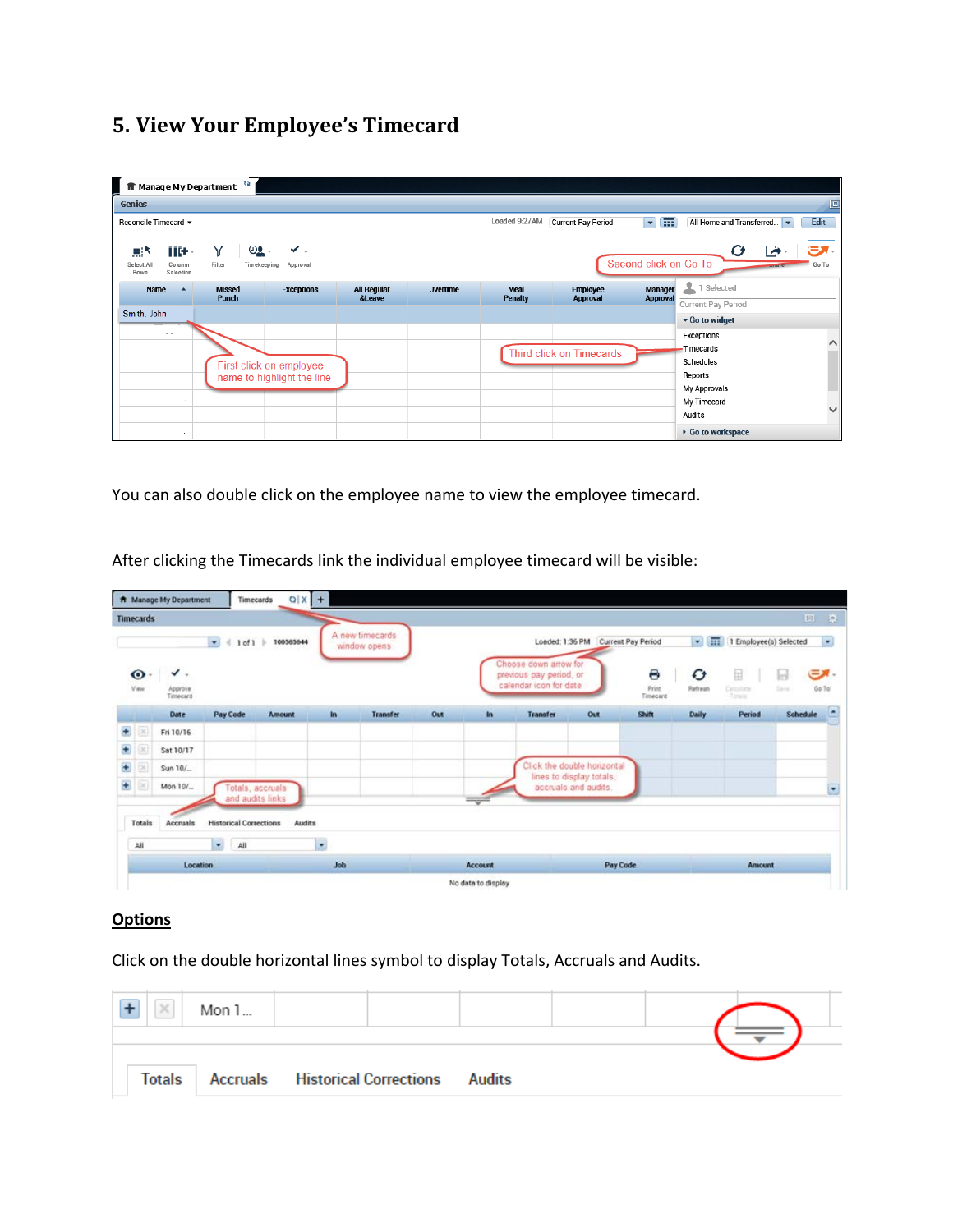#### **Totals**

The Totals tab allows you to view all of the recorded time that belongs to the employee in the timecard.

| <b>Totals</b> | <b>Accruals</b> |                          | <b>Historical Corrections</b> | <b>Audits</b> |                       |                    |
|---------------|-----------------|--------------------------|-------------------------------|---------------|-----------------------|--------------------|
| All           |                 | $\overline{\phantom{a}}$ | All                           |               |                       |                    |
| Location      |                 | <b>Job</b>               | <b>Account</b>                |               | Pay Code              | Amount $\triangle$ |
|               |                 |                          | STF/10292/0056/0/0/0/0        |               | All Regular and Leave | 8.0                |
|               |                 |                          | STF/10292/0056/0/0/0/0        |               | Vacation              | 8.0                |

#### **Accruals**

Clicking on the Accruals tab allows you to view accrued time that belongs to the employee of the visible timecard.

| <b>Accruals</b>   Historical Corrections<br><b>Totals</b> | <b>Audits</b>                    |
|-----------------------------------------------------------|----------------------------------|
| <b>Accrual Code</b>                                       | <b>Accrual Available Balance</b> |
| Floating Holiday                                          | 0.0                              |
| Sick                                                      | 480.0                            |
| Vacation                                                  | 122.02                           |

### **Audits**

Clicking on the Audits tab allows you to view edits that belong to the timecard of the visible employee. For example: see who added or edited a punch, and who approved the timecard.

| Totals                           | <b>Accruals</b> | <b>Historical Corrections</b>      |                | <b>Audits</b> |             |                  |          |                |                  |                  |             |                    |
|----------------------------------|-----------------|------------------------------------|----------------|---------------|-------------|------------------|----------|----------------|------------------|------------------|-------------|--------------------|
| <b>Audits</b>                    |                 |                                    | All            |               |             |                  |          |                |                  |                  |             |                    |
|                                  | Date            |                                    | <b>Time</b>    |               | <b>Type</b> |                  |          |                |                  |                  |             |                    |
| <b>Accruals</b><br><b>Totals</b> |                 | <b>Historical Corrections</b>      | <b>Audits</b>  |               |             |                  |          |                |                  |                  |             |                    |
| <b>Audits</b>                    |                 | $\left  \mathbf{v} \right $<br>All |                | ۰             |             |                  |          |                |                  |                  |             |                    |
| Date                             | <b>Time</b>     | <b>Type</b>                        | <b>Account</b> | Pay Code      | Amount      | <b>Work Rule</b> | Override | <b>Comment</b> | <b>Edit Date</b> | <b>Edit Time</b> | <b>User</b> | <b>Data Source</b> |
| 10/13/2                          |                 | Add Pay Code                       |                | Vacation      | 8.0         |                  |          |                | 10/16/2          | 2:27P            |             | Timecard E         |
| 10/14/2                          |                 | Add Pay Code                       |                | Vacation      | 8.0         |                  |          |                | 10/16/2          | 2:27P            |             | Timecard E         |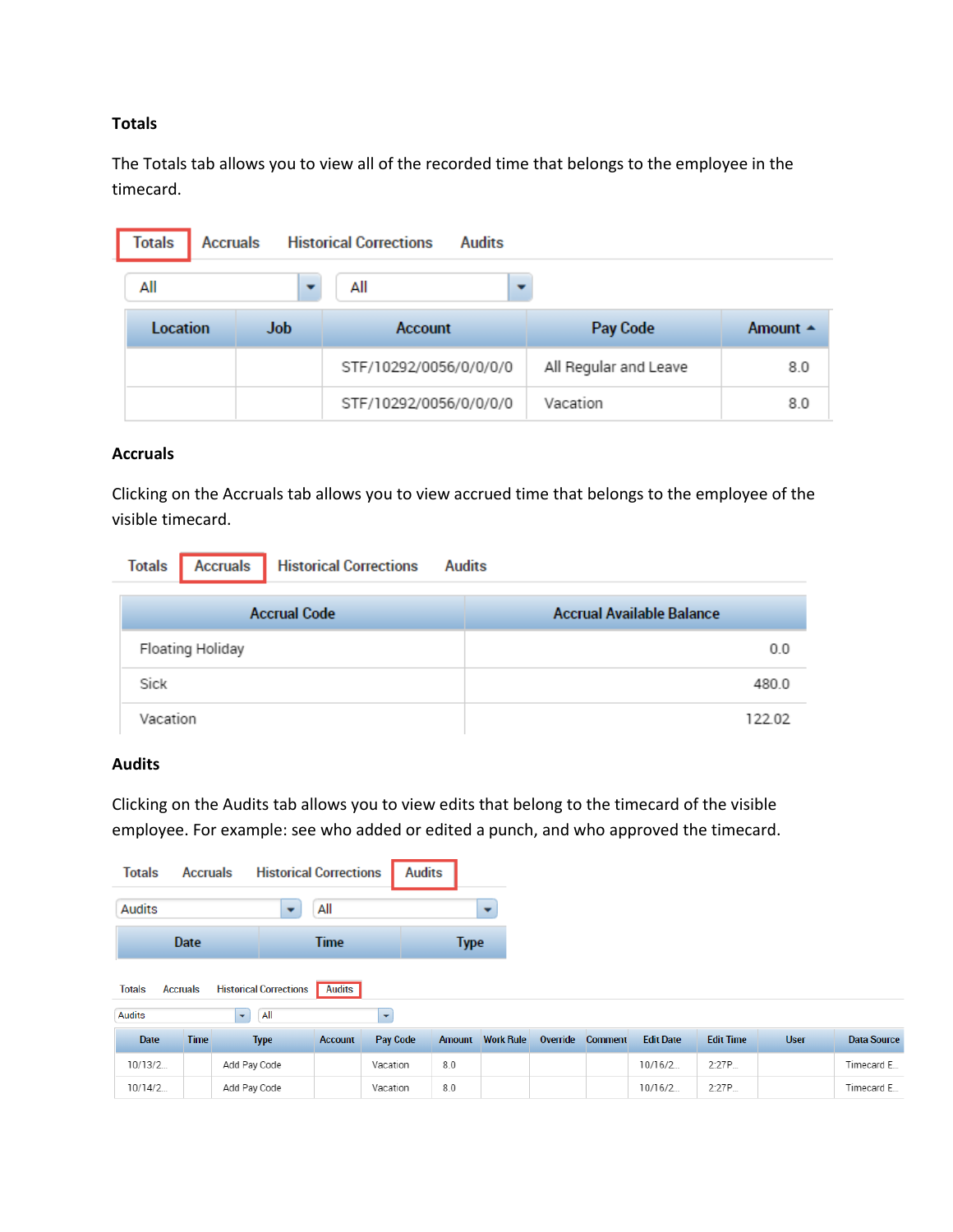## **6. Critical Things to Look For**

Always make sure you are in the appropriate time period. The data will always default to the current pay period, but can be changed to the previous pay period or a range of dates.

On the timesheet, you will see the time in and the time out at the end of the day. The **Transfer**  columns are to allocate work time to a job. If the employee has multiple jobs, verify that the transfer codes are entered and correct hours are being charged to your department.

### **Timecard Exceptions for Employees**

In the example below, there is one exception where there is a red symbol in a cell. Exceptions are simply "red flags" that alert you to times that are not consistent with the employee's work day. When you move your mouse over the highlighted cell, you will see the exception message. For instance, Sunday's exception is signaling a "Long Break". This is not an error or issue that will affect the employee's pay.

|                |                     | <b>ff</b> Manage My Department |                          |        | Timecards     | $Q$   X | <b>Audits</b> |                 |         |              |                 |               |
|----------------|---------------------|--------------------------------|--------------------------|--------|---------------|---------|---------------|-----------------|---------|--------------|-----------------|---------------|
|                | <b>Timecards</b>    |                                |                          |        |               |         |               |                 |         |              |                 |               |
|                |                     |                                | $\overline{\phantom{a}}$ | 1 of 1 |               |         |               |                 |         |              |                 | Loaded: 10:38 |
|                |                     |                                |                          |        |               |         |               |                 |         |              |                 |               |
|                | $\checkmark$ .      |                                |                          |        |               |         |               |                 |         |              |                 |               |
|                | Approve<br>Timecard |                                |                          |        |               |         |               |                 |         |              |                 |               |
|                |                     | Date                           | <b>Pay Code</b>          |        | <b>Amount</b> | In      |               | <b>Transfer</b> | Out     | In           | <b>Transfer</b> | Out           |
| $\overline{+}$ | $\pmb{\times}$      | Sun 4/16                       |                          |        |               | 7:00AM  |               |                 | 12:00PM | 기름<br>4:00PM |                 | ×<br>6:00PM   |
| $\ddot{}$      | $\times$            | Mon 4/17                       |                          |        |               |         |               |                 |         | Long Break   |                 |               |
| $\mathbf{H}$   |                     | Tue 4/18                       |                          |        |               |         |               |                 |         |              |                 |               |

**A solid red box is a critical exception that you must fix prior to approving the timesheet.** In the example below, there is a missed punch exception for Sunday. The employee did not record his or her out time for the day. Consult with the employee as to what time they left work for the day and input the missing time entry to remove this critical exception. Timecards with a missed punch cannot be processed.

|   |                          | fr Manage My Department |                                    | <b>Timecards</b> | $Q$ $x$<br><b>Audits</b> |                 |         |        |                 |                  |                    |
|---|--------------------------|-------------------------|------------------------------------|------------------|--------------------------|-----------------|---------|--------|-----------------|------------------|--------------------|
|   | Timecards                |                         |                                    |                  |                          |                 |         |        |                 |                  |                    |
|   |                          |                         | 1 of 1<br>$\overline{\phantom{0}}$ |                  |                          |                 |         |        |                 | Loaded: 10:41 AM | <b>Current Pay</b> |
|   | ✔<br>Approve<br>Timecard |                         |                                    |                  |                          |                 |         |        |                 |                  |                    |
|   |                          | Date                    | Pay Code                           | <b>Amount</b>    | In                       | <b>Transfer</b> | Out     | $\ln$  | <b>Transfer</b> | Out              | <b>Shift</b>       |
|   | $\overline{\mathbf{x}}$  | Sun 4/16                |                                    |                  | 7:00AM                   |                 | 12:00PM | 4:00PM |                 |                  | 5.0                |
| Ŧ |                          | Mon 4/17                |                                    |                  |                          |                 |         |        |                 | Missed Out-Punch |                    |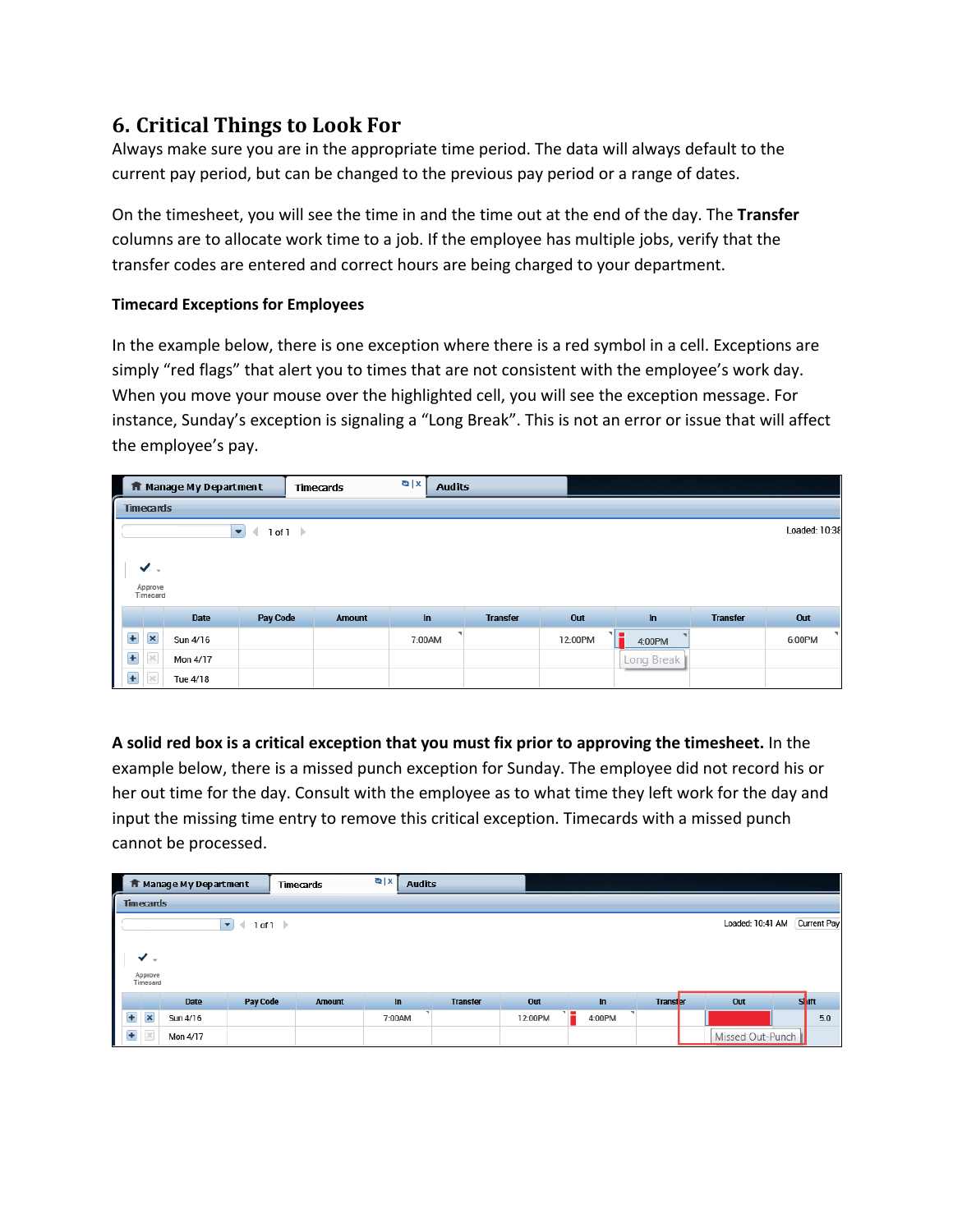## **7. Editing Start and Stop Times**

If a correction needs to be made, you need to access the employee's timecard, review, edit and save.

|   |                          |           | fr Manage My Department | <b>Timecards</b> |               | $Q$ $x$ |                                                                                                      |         |        |                 |                 |                     |                                        |                          |
|---|--------------------------|-----------|-------------------------|------------------|---------------|---------|------------------------------------------------------------------------------------------------------|---------|--------|-----------------|-----------------|---------------------|----------------------------------------|--------------------------|
|   |                          | Timecards |                         |                  |               |         |                                                                                                      |         |        |                 |                 |                     |                                        |                          |
|   |                          |           | ▾                       | 1 of 1           |               |         |                                                                                                      |         |        |                 | Loaded: 9:00 AM | Previous Pay Period | ◘ ⊞                                    | 1 Employee               |
|   | ◡<br>Approve<br>Timecard | $\sim$    |                         |                  |               |         | In Timecards view, click<br>on the In or Out cell,<br>enter the new time,<br>press Enter, then Save. |         |        |                 |                 |                     | Θ<br>Ø<br>Print<br>Refresh<br>Timecard | Ħ<br>Calculate<br>Totals |
|   |                          |           | Pay Code<br>Date        |                  | <b>Amount</b> | $\ln$   | <b>Transfer</b>                                                                                      | Out     | $\ln$  | <b>Transfer</b> | Out             | <b>Shift</b>        | <b>Daily</b>                           | Period                   |
| ÷ | $\vert x \vert$          | Mon 4/17  |                         |                  |               | 8:01 AM |                                                                                                      | 12:00PM | 1:01PM |                 | 5:00PM          | 8.0                 | 8.0                                    | 8.0                      |
|   |                          | Tue 4/18  |                         |                  |               |         |                                                                                                      |         |        |                 |                 |                     |                                        | 8.0                      |

IMPORTANT NOTE: When entering time, Kronos defaults to AM unless otherwise specified except for the time range of 12 noon to 12:59. This time range is always considered PM. To type 5:00 PM, you could either enter military time (17 or 1700) or type in "5p".

For a "normal" 40 hour work week, simply complete the four columns (see example below; In/Out/In/Out). Press Save to show the cumulative totals in the right column.

|       |                     | fr Manage My Department |                                                  | <b>Timecards</b> |               | Q[X]   |                 |         |         |                 |                 |                     |                              |                             |
|-------|---------------------|-------------------------|--------------------------------------------------|------------------|---------------|--------|-----------------|---------|---------|-----------------|-----------------|---------------------|------------------------------|-----------------------------|
|       | Timecards           |                         |                                                  |                  |               |        |                 |         |         |                 |                 |                     |                              |                             |
|       |                     |                         | $\blacktriangledown$<br>$\overline{\phantom{a}}$ | 1 of 1           |               |        |                 |         |         |                 | Loaded: 9:16 AM | Previous Pay Period | $\blacktriangledown$         | Æ<br>Employee(s) Sel        |
|       |                     |                         |                                                  |                  |               |        |                 |         |         |                 |                 |                     |                              |                             |
|       | ✓<br>$\sim$         |                         |                                                  |                  |               |        |                 |         |         |                 |                 |                     | 8<br>$\bullet$               | ⊞<br>ы                      |
|       | Approve<br>Timecard |                         |                                                  |                  |               |        |                 |         |         |                 |                 |                     | Refresh<br>Print<br>Timecard | Save<br>Calculate<br>Totals |
|       |                     | Date                    | Pay Code                                         |                  | <b>Amount</b> | $\ln$  | <b>Transfer</b> | Out     | $\ln$   | <b>Transfer</b> | Out             | Shift               | <b>Daily</b>                 | Period                      |
| Ŧ     | ×                   | Mon 4/17                |                                                  |                  |               | 8:02AM |                 | 12:00PM | 1:01PM  |                 | 5:00PM          | 8.0                 | 8.0                          | 8.0                         |
| Ŧ     | ×                   | Tue 4/18                |                                                  |                  |               | 7:59AM |                 | 12:01PM | 1:00PM  |                 | 5:01 PM         | 8.0                 | 8.0                          | 16.0                        |
| Ŧ     | ×                   | Wed 4/19                |                                                  |                  |               | 8:00AM |                 | 12:00PM | 12:59PM |                 | 5:00PM          | 8.0                 | 8.0                          | 24.0                        |
| $\pm$ | ×                   | Thu 4/20                |                                                  |                  |               | 7:59AM |                 | 11:59AM | 1:00PM  |                 | 5:01 PM         | 8.0                 | 8.0                          | 32.0                        |
| Ŧ     | ×                   | Fri 4/21                |                                                  |                  |               | 8:00AM |                 | 12:00PM | 1:00PM  |                 | 5:00PM          | 8.0                 | 8.0                          | 40.0                        |
| Ŧ     |                     | Sat 4/22                |                                                  |                  |               |        |                 |         |         |                 |                 |                     |                              | 40.0                        |
|       |                     | $C_{112}$ $A122$        |                                                  |                  |               |        |                 |         |         |                 |                 |                     |                              | 400                         |

When you edit a timecard, the Save button changes to orange if the totals displayed in the timecard are out of synch with the data displayed in the timecard. Save your work to update the totals.



# **8. Entering / Editing Pay Codes**

Pay codes are used to indicate the type and number of hours of paid time off or sick leave. Floating holidays, sick and vacation are the most common. If you need to add a Pay Code, click the down arrow in the Pay Code column and choose the appropriate code.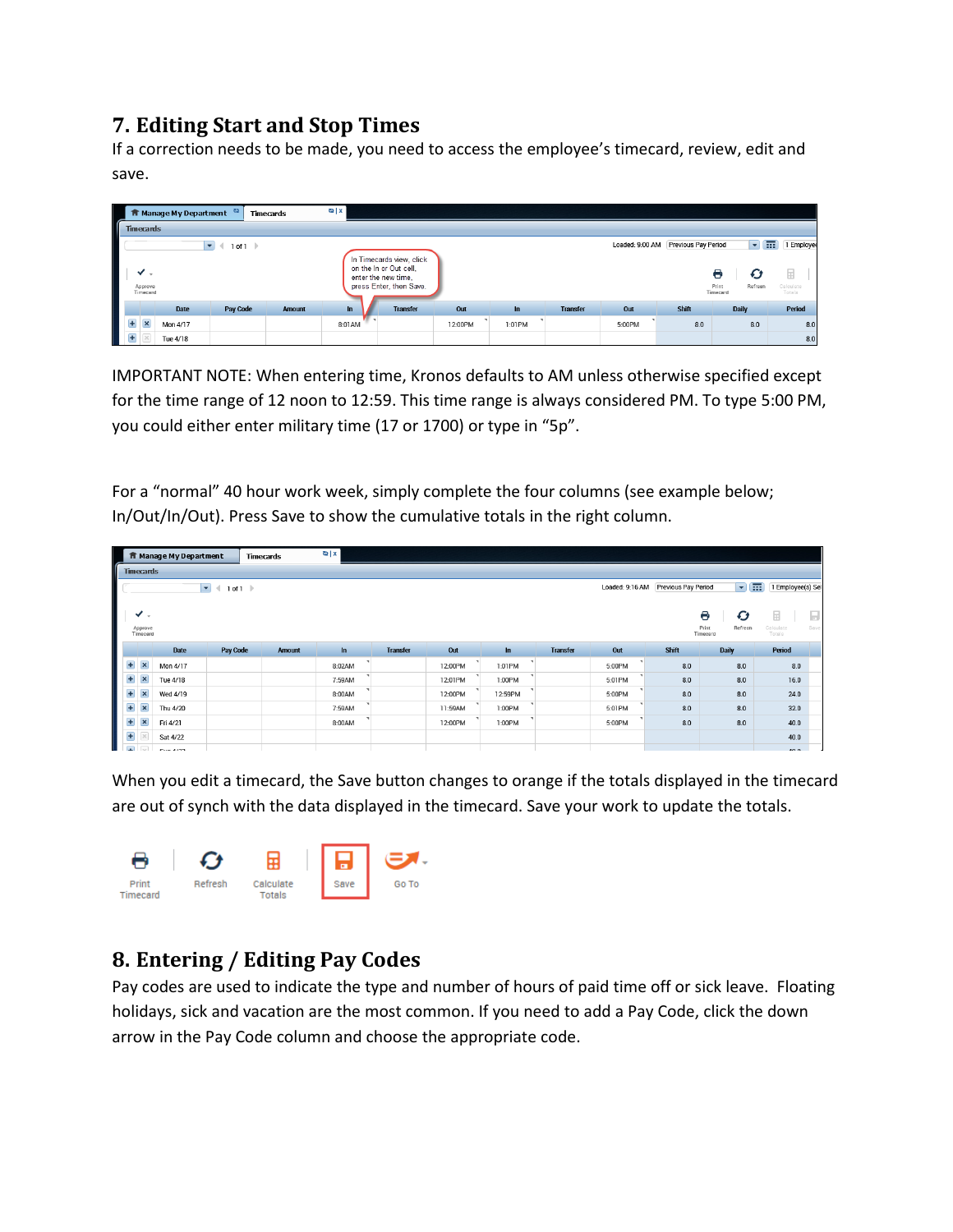|                  |                     | <b>ft</b> Manage My Department |                                               | <b>Timecards</b> | $Q$ $X$     |                 |         |  |
|------------------|---------------------|--------------------------------|-----------------------------------------------|------------------|-------------|-----------------|---------|--|
| <b>Timecards</b> |                     |                                |                                               |                  |             |                 |         |  |
|                  |                     |                                | 1 of 1<br>- 12<br>۰<br>4                      |                  |             |                 |         |  |
|                  |                     |                                |                                               |                  |             |                 |         |  |
|                  | ✔.                  |                                |                                               |                  |             |                 |         |  |
|                  | Approve<br>Timecard |                                |                                               |                  |             |                 |         |  |
|                  |                     |                                |                                               |                  |             |                 |         |  |
|                  |                     | Date                           | Pay Code                                      | <b>Amount</b>    | $\ln$       | <b>Transfer</b> | Out     |  |
| $\overline{+}$   | $\pmb{\times}$      | Mon 4/17                       |                                               |                  | ۰<br>8:02AM |                 | 12:00PM |  |
| Ŧ                | $\pmb{\times}$      | Tue 4/18                       |                                               |                  | ۰<br>7:59AM |                 | 12:01PM |  |
| Ŧ                | $\vert x \vert$     | Wed 4/19                       |                                               |                  | ۰<br>8:00AM |                 | 12:00PM |  |
| Ŧ                | $\pmb{\times}$      | Thu 4/20                       |                                               |                  | ٠<br>7:59AM |                 | 11:59AM |  |
| Ŧ                | $\times$            | Fri 4/21                       | Please Cho                                    |                  |             |                 |         |  |
| Ŧ                | $\times$            | Sat 4/22                       | Emerg Make U<br><b>Emerg Pay</b>              |                  |             |                 |         |  |
| $\ddot{}$        | $\times$            | Sun 4/23                       | <b>Exception Holi</b><br><b>Float Holidav</b> |                  |             |                 |         |  |

Example: If the employee worked for four hours and took four vacation hours on Wednesday, you would take the following steps in Kronos:

 $\begin{array}{|c|c|c|}\n\hline\n\end{array}$  Wed 4/19

Click the "Insert Row" icon next to Wednesday.

In the new row that appears, select the appropriate pay code from the drop-down selection, then enter the number of hours for that pay code in the Amount column.

|   |                           | Date     | Pay Code | <b>Amount</b> | In     | <b>Transfer</b> | Out     | In.    | <b>Transfer</b> | Out     | Shift | <b>Daily</b> | Period |
|---|---------------------------|----------|----------|---------------|--------|-----------------|---------|--------|-----------------|---------|-------|--------------|--------|
|   | $+ x$                     | Mon 4/17 |          |               | 8:02AM |                 | 12:00PM | 1:01PM |                 | 5:00PM  | 8.0   | 8.0          | 8.0    |
| Ð | $\overline{\phantom{a}}$  | Tue 4/18 |          |               | 7:59AM |                 | 12:01PM | 1:00PM |                 | 5:01 PM | 8.0   | 8.0          | 16.0   |
|   | $\boldsymbol{\mathsf{x}}$ | Wed 4/19 | Vacation | 4.0           |        |                 |         |        |                 |         |       |              |        |
|   | $+ x$                     |          |          |               | 8:00AM |                 | 12:00PM |        |                 |         | 4.0   | 8.0          | 24.0   |
|   | $\sim$                    | Thu 4/20 |          |               | 7:59AM |                 | 11:59AM | 1:00PM |                 | 5:01 PM | 8.0   | 8.0          | 32.0   |
|   | $\sim$<br>◚               | Fri 4/21 |          |               | 8:00AM |                 | 12:00PM | 1:00PM |                 | 5:00PM  | 8.0   | 8.0          | 40.0   |

Press Save for the cumulative total to populate.

Note: When entering Pay Codes and the corresponding amount of time in the next column, you cannot also have actual time (time in or time out) captured on the same row of data. The Pay Code and Amount row must always be on a separate line than the punched time.

If you need to delete data from a row:

 $\mathbf{R}$   $\mathbf{x}$  Wed 4/19 Select the X icon next to the row of data that you want to delete and the entire row will disappear. Save your work.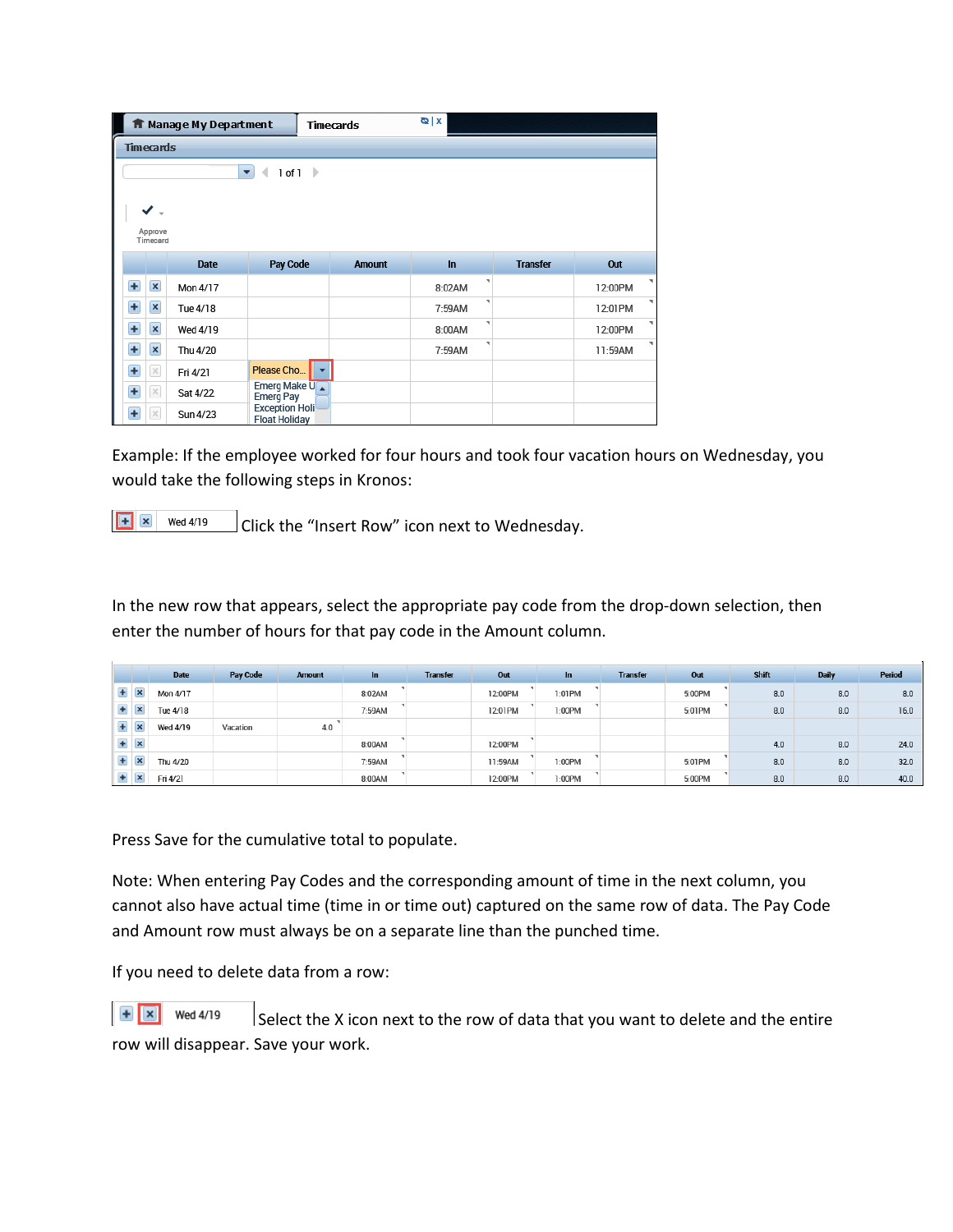### **9. Transfers - If your employee works more than one job on campus:**

Transfer codes are used to distinguish between multiple jobs. You may need to transfer an employee's time to a different job if the employee who works multiple jobs does not properly transfer their hours to the correct department.

- 1. Enter the time. Then, expand the size of the transfer box, or hover over the transfers to show the entire transfer code.
- 2. Click on the appropriate transfer code to populate the transfer cell.

| In     | <b>Transfer</b>                                    | Out   |
|--------|----------------------------------------------------|-------|
| 8:00AM |                                                    | 12:00 |
|        | 11085/ADN/0033/01181783<br>11055/ADN/0033/01181783 |       |
|        | 11040/ADN/0061/01181783                            |       |

3. If your transfer doesn't appear in the list, click on Search.

4. After you've clicked on Search, the department number(s) to which you can transfer will appear.



| PEP 12/21/2006 - Forever                            |  |  |  |  |  |
|-----------------------------------------------------|--|--|--|--|--|
| $+ 110408/15/2014$ - Forever                        |  |  |  |  |  |
| 11055 8/26/2014 - Forever<br>$\left  \cdot \right $ |  |  |  |  |  |
| 11085 8/15/2014 - Forever<br>$+1$                   |  |  |  |  |  |
|                                                     |  |  |  |  |  |

5. Click the plus sign (+) next to each applicable sequence (pep/dept#/pay group/job code/ID #) in the hierarchy until you locate your ID number. Click on your ID number. Click Apply to populate transfer cell with selected transfer code. Note: if all your assignments are in the same department number, the department number will not be displayed in your transfer set.

| <b>Transfer</b>          |                               |                              |  |        |              |  |  |
|--------------------------|-------------------------------|------------------------------|--|--------|--------------|--|--|
| <b>Job</b>               |                               | PEP/11040/ADN/0061/011817831 |  |        |              |  |  |
|                          |                               |                              |  |        |              |  |  |
| <b>Job Transfer</b>      |                               |                              |  |        |              |  |  |
|                          |                               |                              |  |        |              |  |  |
| PEP 12/21/2006 - Forever |                               |                              |  |        |              |  |  |
|                          | 11040 8/15/2014 - Forever     |                              |  |        |              |  |  |
|                          | ADN 8/15/2014 - Forever       |                              |  |        |              |  |  |
|                          | 0061 8/26/2014 - Forever      |                              |  |        |              |  |  |
| $\odot$                  | 011817831 9/06/2016 - Forever |                              |  |        |              |  |  |
| $\ddotmark$              | 11055 8/26/2014 - Forever     |                              |  |        |              |  |  |
| ÷.                       | 11085 8/15/2014 - Forever     |                              |  |        |              |  |  |
|                          |                               |                              |  |        |              |  |  |
|                          |                               |                              |  |        |              |  |  |
|                          |                               |                              |  |        |              |  |  |
|                          |                               |                              |  |        |              |  |  |
|                          |                               |                              |  |        |              |  |  |
|                          |                               |                              |  |        |              |  |  |
|                          |                               |                              |  | Cancel | <b>Apply</b> |  |  |
|                          |                               |                              |  |        |              |  |  |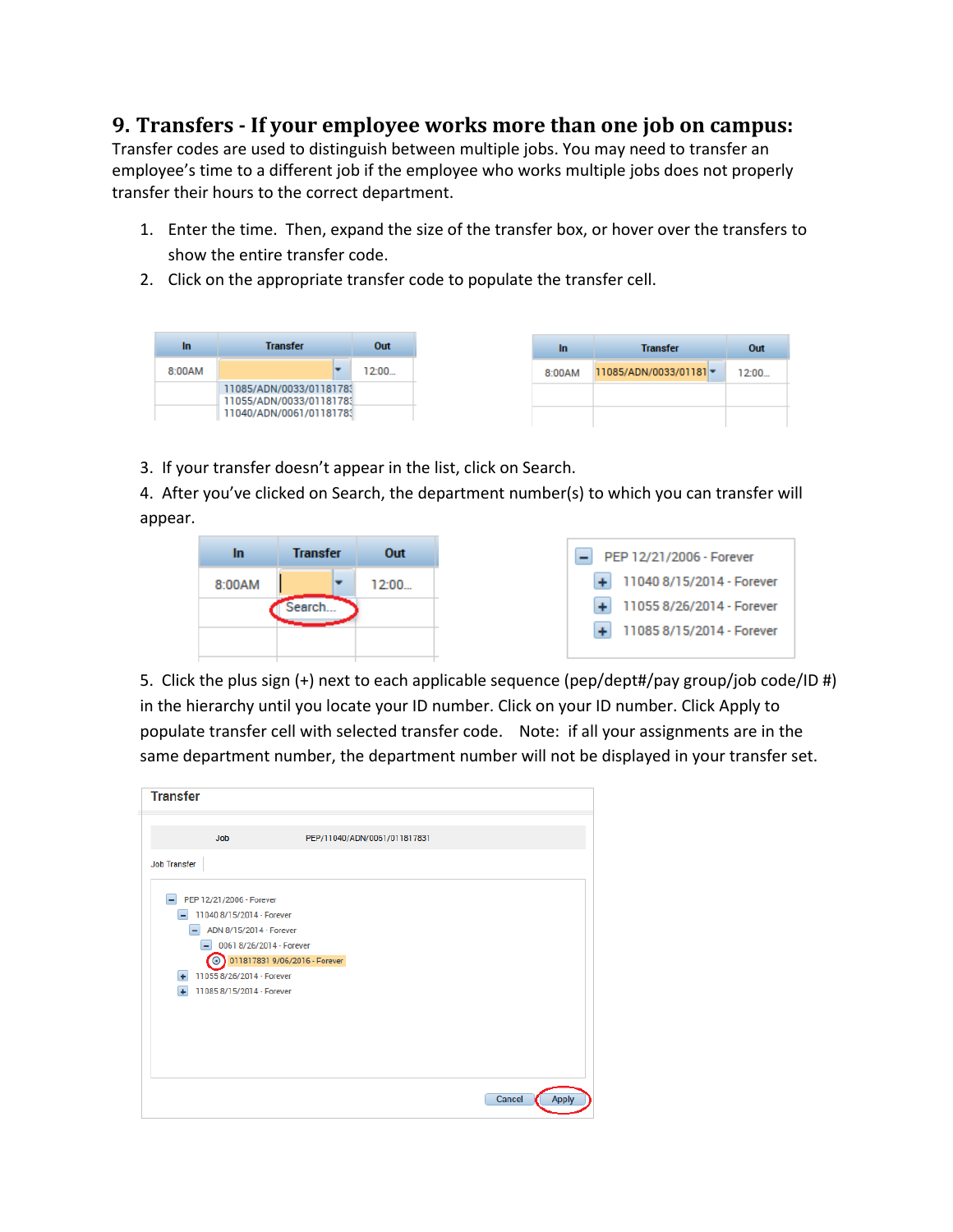**Note**: Employees with multiple jobs need to enter a transfer for each job worked. Once you have selected your transfer code it will appear in the drop-down menu for future use.

#### **Helpful hint: The transfer logic is:**



**PEP/Department ID/Pay Group/Job Code/CWID**

### **10. Approve Employee Timecards**

There is more than one way to do this. If you are in the employee's Timecard, make sure you are in the appropriate time period, click on the Approve Timecard icon and then select Approve Timecard from the drop down list.

| Manage My Department<br>ш                         | <b>Timecards</b>      | $Q$ $X$ | <b>Audits</b>   |          |        |                 |         |                    |
|---------------------------------------------------|-----------------------|---------|-----------------|----------|--------|-----------------|---------|--------------------|
| <b>Timecards</b>                                  |                       |         |                 |          |        |                 |         |                    |
| Loaded: 11:26 AM<br>1 of 1                        |                       |         |                 |          |        |                 |         | <b>Current Pay</b> |
| $\sim$<br>Approve<br>Timecard<br>Approve Timecard | :ode<br><b>Amount</b> | $\ln$   | <b>Transfer</b> | Out      | ln     | <b>Transfer</b> | Out     | Shift              |
| <b>Remove Timecard Approval</b>                   |                       |         |                 |          |        |                 |         |                    |
| Remove All Timecard Approvals                     |                       | 7:59AM  |                 | 12:00PM  | 1:00PM |                 | 5:00PM  | 8.0                |
| $\mathbf{\mathbf{x}}$<br>Mon 4/17<br>Ш            |                       | 8:00AM  |                 | 12:01 PM | 1:00PM |                 | 5:01 PM | 8.0                |
| Œ<br>Tue 4/18<br>$\mathbf{\times}$                |                       | 8:01AM  |                 | 12:02PM  | 1:00PM |                 | 5:00PM  | 8.0                |

Otherwise, if you are in Manage My Department and want to approve all employees, select the appropriate time period and highlight the employee's names by clicking on Select All Rows, select Approval, and then select Approve Timecard. To select certain individuals, click on each person's name while pressing down the *Ctrl* key on your keyboard.

| ආ<br>Manage My Department                                              | <b>Timecards</b>                                    | <b>Audits</b> |                               |                                    |                                   |                                   |                                     |
|------------------------------------------------------------------------|-----------------------------------------------------|---------------|-------------------------------|------------------------------------|-----------------------------------|-----------------------------------|-------------------------------------|
| Genies                                                                 |                                                     |               |                               |                                    |                                   |                                   | 回章                                  |
| Reconcile Timecard ▼                                                   |                                                     |               | Loaded 10:04AM                | <b>Current Pay Period</b>          | Ħ<br>$\blacktriangleright$        | All Home and Transferred          | Edit                                |
| E<br>iii+·<br>7<br>Filter<br>Select All<br>Column<br>Selection<br>Rows | $OQ$ .<br>$\;$<br>Timekeeping<br>Approval           |               |                               |                                    |                                   | Ø<br>Refresh                      | $\mathbf{C}$<br>E<br>Share<br>Go To |
| Name<br><b>Missed</b><br>Punch                                         | <b>Approve Timecard</b><br>Remove Timecard Approval | Overtime      | <b>Meal</b><br><b>Penalty</b> | <b>Employee</b><br><b>Approval</b> | <b>Manager</b><br><b>Approval</b> | <b>Assigned</b><br><b>Manager</b> | Primary Labor A                     |
| Smith, John                                                            |                                                     |               |                               |                                    |                                   |                                   | STF/10285/0056                      |
| Jones, Mary                                                            |                                                     |               |                               |                                    |                                   |                                   | STF/10285/0056.                     |
| White, Tom                                                             |                                                     |               |                               |                                    |                                   |                                   | STN/10285/078.                      |

The deadline for approving timecards is Monday at 10 A.M. following the pay period end date. If you are accessing your timecard on Monday, you will need to select Previous Pay Period from the Pay Period drop down list.